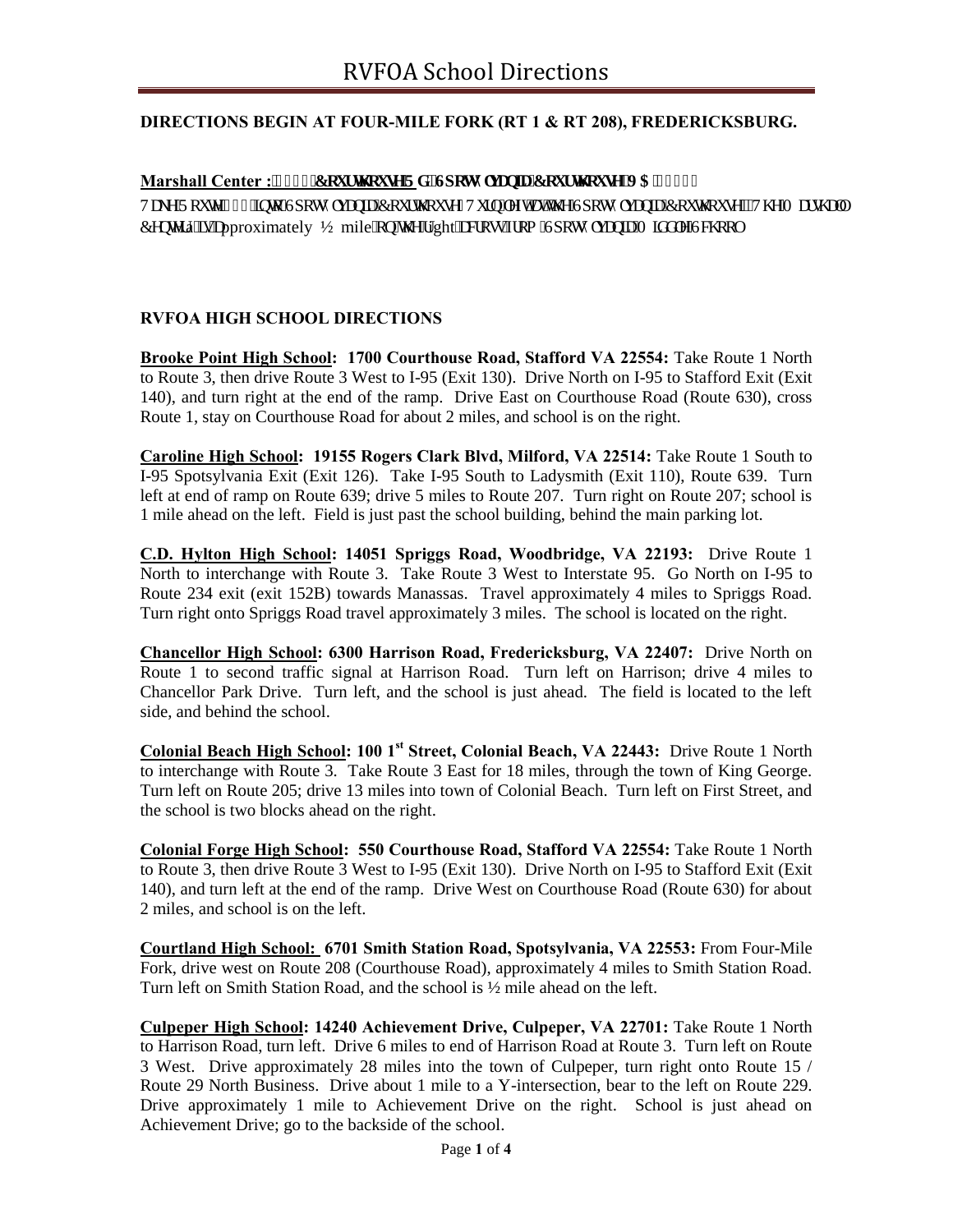**Eastern View High School: 16332 Cyclone Way, Culpeper, VA 22701:** Route 1 North to Harrison Road, turn left. Drive 6 miles to end of Harrison Road at Route 3. Turn left on Route 3 West. Drive approximately 28 miles to Culpeper; turn right onto Route 29 North. Drive about 1 mile to the first traffic signal; turn right on Green Corner Road. School is just ahead on the left.

**Fredericksburg Christian High School: 9400 Thornton Rolling Road, Fredericksburg, VA 22408:** Drive South on Route 1 to Route 17 (Mills Drive). Turn left; drive 5 miles to Thornton Rolling Road (Route 609). Turn right, and the school is 1 mile ahead on the right. Football field is behind the school.

**James Monroe High School: 2300 Washington Ave., Fredericksburg, VA 22401:** Drive Route 1 North to interchange with Route 3, and take Route 3 East (Blue Gray Parkway). After turning onto the Blue Gray Parkway, take the first left onto William Street (Route 3 Business). At the top of the hill, bear to the right when the street splits, onto Hanover Street. Stay on Hanover Street for approximately 1 mile, until you reach Maury Stadium at the intersection of Hanover Street and Kenmore Avenue. Parking and the Field House are accessible from Kenmore Street.

**King George High School: 10100 Foxes Way, King George, VA 22485:** Drive Route 1 North to interchange with Route 3. Take Route 3 East for 18 miles, through the intersection of Route 206. Drive another  $\frac{1}{2}$  mile; turn left onto Foxes Way, and the field is on the right of the high school.

**Massaponax High School: 8201 Jefferson Davis Hwy., Fredericksburg, VA 22407:** Drive Route 1 South for approximately 8 miles, school is on left side of Route 1. Enter parking lot on the right side of the school, and the football field is behind the school.

**Mountain View High School: 2135 Mountain View Road, Stafford VA 22556:** Take Route 1 North to Route 3, then drive Route 3 West to I-95 (Exit 130). Drive North on I-95 to Centreport Parkway (Exit 136), and turn left at the end of the ramp. Drive West on Centreport Parkway for about 1 mile, then turn left at the four-way stop on to Mountain View Road. Drive about 6 miles on Mountain View Road, school is on the left.

**North Stafford High School: 839 Garrisonville Road, Stafford VA 22554:** Take Route 1 North to Route 3, then drive Route 3 West to I-95 (Exit 130). Drive North on I-95 to Stafford Exit (Exit 140), and turn left at the end of the ramp. Drive West on Courthouse Road (Route 630) for about 3 miles, and then turn right onto Shelton Shop Road. Drive about 1 mile to the intersection of Garrisonville Road (Route 610). Turn right, school is just ahead on the right.

**Northumberland High School: 201 Academics Lane, Heathsville, VA 22473:** Drive Route 1 South to Route 17 (Mills Drive). Turn left; drive 47 miles to the town of Tappahannock.Turn left at second traffic signal (Route 360), and drive 25 miles, through the towns of Warsaw and Callao, into Heathsville. School is on Route 360, 201 Academic Lane, behind the middle school, about 10 minutes from the old high school going east on 360.

**Quantico High School: 3307 Purvis Road, Quantico, VA 22134:** Take Route 1 North to Route 3, and then drive Route 3 West to I-95 (Exit 130). Drive North on I-95 to Quantico Exit (Exit 148). Go east through the base security gate. Can ask for directions to Butler Stadium, or proceed on Fuller Road/Barnett Ave. to the third traffic light after the main gate and turn right on John Quick Road. The Barber Gym will be on the left and Butler Stadium is directly behind the gym.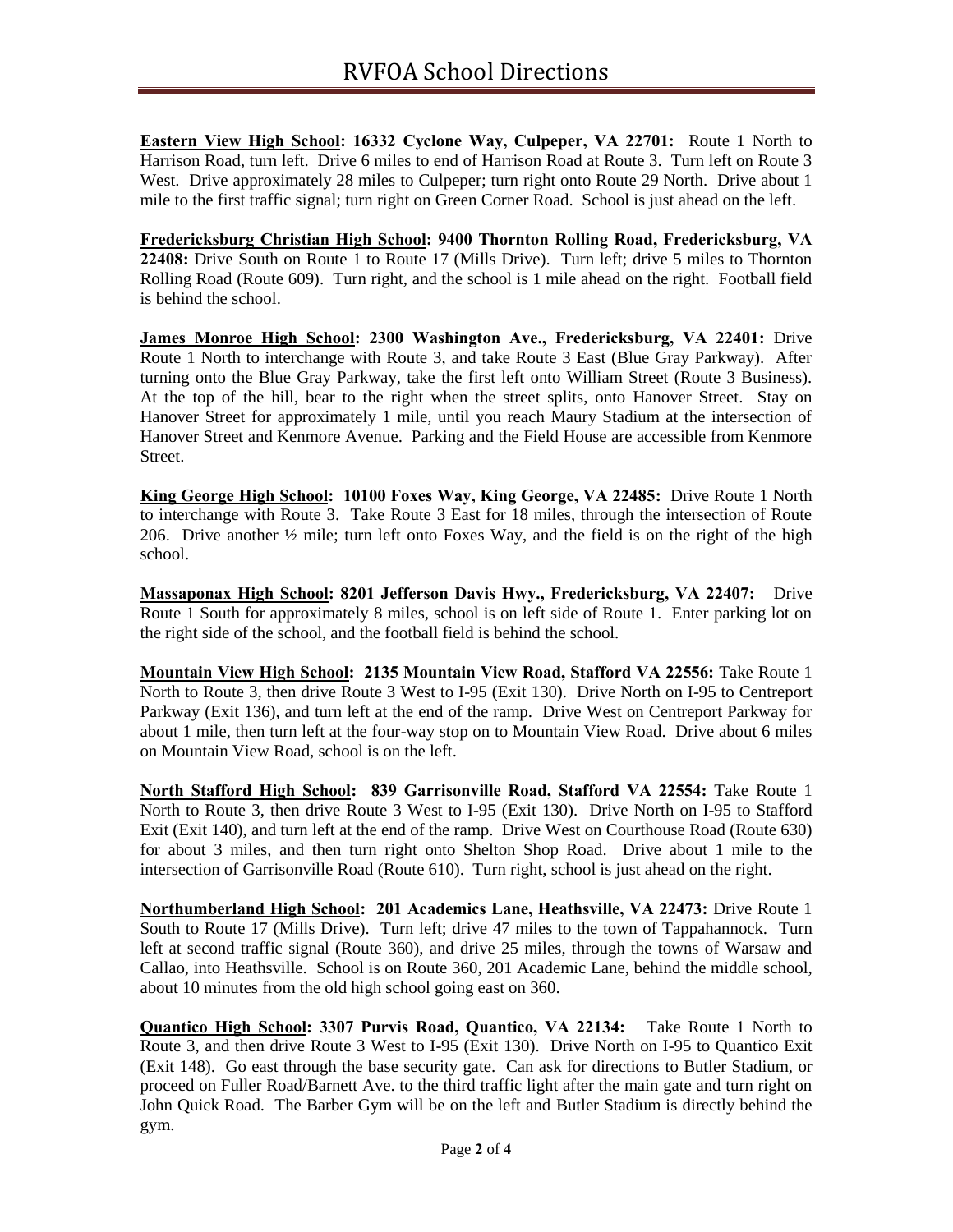**Rappahannock High School: 6914 Richmond Road, Warsaw, VA 22572:** Drive Route 1 South to Route 17 (Mills Drive). Turn left; drive 47 miles to the town of Tappahannock.Turn left at second traffic signal (Route 360), and drive 7 miles, into and through the town of Warsaw. School is on Route 360 just beyond the intersection of Route 360 and Route 3. Football field is behind the school.

**Riverbend High School: 12301 Spotswood Furnace Road, Fredericksburg, VA 22407:** Drive North on Route 1 to second traffic signal at Harrison Road. Turn left on Harrison; drive 6 miles until Harrison Road ends at Route 3. Turn left on Route 3 West, drive ½ mile to Spotswood Furnace Road (Route 620). Turn right, school is just ahead on the right.

**Spotsylvania High School: 6975 Courthouse Road, Spotsylvania, VA 22551:** From Four-Mile Fork, drive west on Route 208 (Courthouse Road), approximately 7 miles to Spotsylvania Court House. Remain on Route 208 Bypass around the Courthouse area, until the road becomes Block House Road. Stay on Block House Road for about 3 miles, and then turn right onto Route 208 (Courthouse Road). School is about ½ mile ahead on the left.

**Stafford High School: 33 Stafford Indian Lane, Fredericksburg VA 22405:** Take Route 1 North to Route 3, and then drive Route 3 West to I-95 (Exit 130). Drive North on I-95 to Centreport Parkway (Exit 136), and turn right at the end of the ramp, taking Centreport Parkway over to Route 1. Turn left onto Route 1 South, drive about ½ mile, and then turn right onto Enon Road. Drive about  $\frac{1}{2}$  mile on Enon Road, Turn left onto Stafford Indians Lane, school is directly ahead.

**Washington & Lee High School: 16380 Kings Highway, Montross, VA 22520:** Drive Route 1 North to interchange with Route 3. Take Route 3 East for 41 miles, to the town of Montross. Drive through Montross, school is on the right side of Route 3. Parking lot and football field is past the school.

## **RVFOA MIDDLE SCHOOL DIRECTIONS**

**Battlefield Middle: 11120 Leavells Road, Fredericksburg, VA 22407:** Drive North on Route 1 to second traffic signal at Harrison Road. Turn left on Harrison; drive 3 miles to Leavells Road. Turn left on Leavells Road; school is ½ mile ahead on the right, next to Battlefield Elementary School.

**Caroline Middle:** Play at Caroline High School (see above)

**Chancellor Middle:** Play at Chancellor High School (see above)

**Freedom Middle: 7315 Smith Station Road, Fredericksburg, VA 22407:** From Four-Mile Fork, drive west on Route 208 (Courthouse Road), approximately 4 miles to Smith Station Road. Turn right on Smith Station Road, and the school is 5 miles ahead on the left.

**King George Middle:** Play at King George High School (see above)